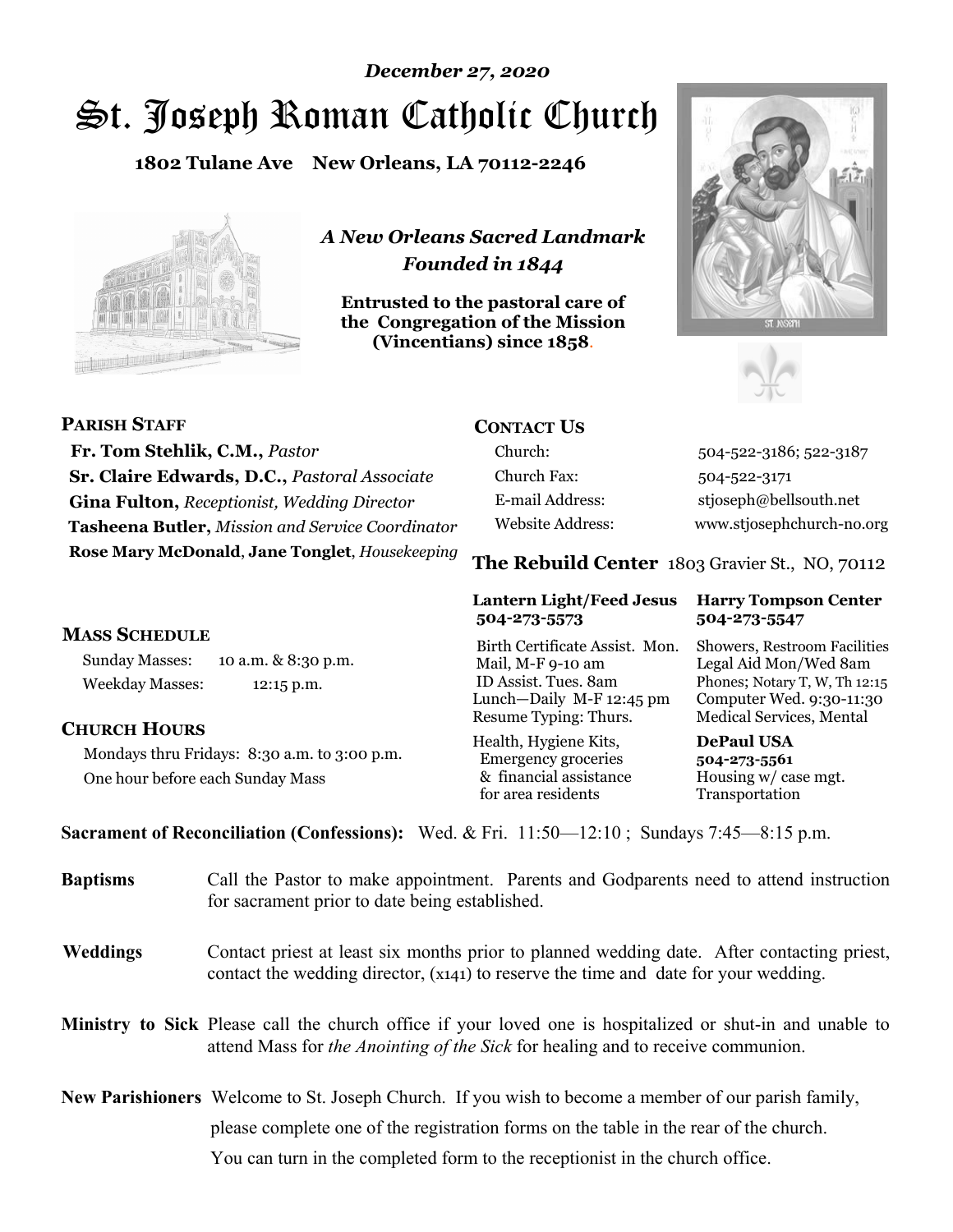### **The Holy Family of Jesus, Mary, and Joseph December 27, 2020**



 **10:00 am Parishioners & Benefactors of St. Joseph Church (+ Madeline von Almen)** 

 **8:30 pm Rush Limbaugh; + Joseph Morales, Jr.; +Theresa Benito; + Gloria Cannon** 

| Monday, December 28, 2020—Holy Innocents                        | <i>Dec.</i> 27, One in Faith $\#971$<br>Sunday,                         |  |
|-----------------------------------------------------------------|-------------------------------------------------------------------------|--|
| 12:15 pm Intentions of the BVM; Louise Sonnier                  | <b>READINGS FOR THE WEEK</b>                                            |  |
| Tuesday, December 29, 2020—                                     | Monday: 1 Jn 1:5 - 2:2; Ps 124:2-8: Mt:13-18                            |  |
| 12:15 pm Fr. Antony Netikat; Anne T. Walker; C Ford Fam.        | Tues.: 1 Jn 2:3-11; Ps 96:1-6; Lk 2:22-35                               |  |
| Wednesday, December 30, 2020-                                   | Wed.: 1 Jn 2:12-17; Ps 96:7-10; Lk 2:36-40                              |  |
| 12:15 pm Roselyn & Gary Families; + Eddie Durham                | Thursday: 1 Jn 2:18-21; Ps 96:1-13; Jn 1:1-18                           |  |
| Thursday, December 31, 2020—New Years Eve—BVM                   | Fri.: Nm 6:22-27; Ps 67; Gal 4:4-7; Lk 2:16-21                          |  |
| 4 pm Vigil Mass Parishioners & Benefactors                      | Sat: 1 Jn 2:22-28; Ps 98:1-4; Jn 1:19-28                                |  |
| Friday, December 1, 2020—New Year's Day<br><b>Church Closed</b> | Sunday: Is 60:1-6; Ps 72:1-2, 7-8, 10-13;<br>Eph 3:2-3a, 5-6; Mt 2:1-12 |  |

#### **YOUR PRAYERS ARE ASKED FOR THE FOLLOWING PARISHIONERS , WHO ARE IN NEED OF HEALING:**

 Dorothy Alexander, Jorge Arzuaga, Beatrice Augustin, Anthony Blaise, Clarke Bordelon, Lawrence & Mamie Brown, Angelle Campbell; John & Cindi Caron, Julianna Chevalier; Sue Dakote, Mary Duet, John & Kathleen Gebbia, Sylvia Daily-Powell, Joseph Delay, Terry Eggleston, Linda Elwood, Heather Faircloth, Frances Fiegler, Darrell & Ramona Ford, Donald Frazier, June & Mark Eiserloh, Shirley Gaither, Roselyn Hansen, John Hakanson, Sarah Hollier-Watkins, Marvin Johnston, Jim Karam, Bill Kroetz, Ken & Bette Kussman, Nowell Lacking, Landy Lanza, James Leung, Andrew Marino, Sara Marino, Karen McCoy, Donna Moore, Maura O'Donovan, CHF, Tina Roderfeld, Bernie Saul; Pippy Sanders, Louise Sonnier, Mel & Gaspar Schiro; Theard Simms, Fr. Tom Stehlik, CM, Virginia Stehlik, Malcolm Taylor, Jane Tonglet, Fritz & George Tripkovich, Corliss Truhill; Georgiana Prevost, Marion Vaughn, Juanita Ware, Cathleen Ward, Warren Webster, Mary Willis, Lynn Williams, C & JA Slocum.

### **2021– A Culture of Care as a Path to Peace** Pope Francis

VATICAN CITY — Pope Francis appealed for a "culture of care" in his message for the 2021 World Day of Peace. "The culture of care … calls for a common, supportive and inclusive commitment to protecting and promoting the dignity and good of all, a willingness to show care and compassion, to work for reconciliation and healing, and to advance mutual respect and acceptance. "May we never yield to the temptation to disregard others, especially those in greatest need, and to look the other way; instead, may we strive daily, in concrete and practical ways, to form a community composed of brothers and sisters who accept and care for one another."

"The early Christians shared what they had, so that no one among them would be in need. They strove to make their community a welcoming home, concerned for every human need and ready to care for those most in need. It became customary to make voluntary offerings in order to feed the poor, bury the dead and care for orphans, the elderly and victims of disasters like shipwrecks," he said. The pope also said that the principles of the Church's social doctrine served as the basis for a culture of care.

He highlighted the principles of care for the dignity and rights of each person, care for the common good, care through solidarity, and care and protection of creation. The World Day of Peace — instituted by St. Paul VI in 1968 — is celebrated each year on Jan. 1. The pope provides a message for the occasion, which is sent to foreign ministers around the world. The pope's message for the 2021 World Day of Peace is entitled, "A Culture of Care as a Path to Peace." The pope published the message on his 84th birthday.

Pope Francis also pointed out the "educating people to care begins in the family, the natural and fundamental nucleus of society, in which we learn how to live and relate to others in a spirit of mutual respect." Pope Francis began his message for the World Day of Peace by saying that he had been thinking especially for all those who lost family members or loved ones, and all who lost their jobs in 2020.